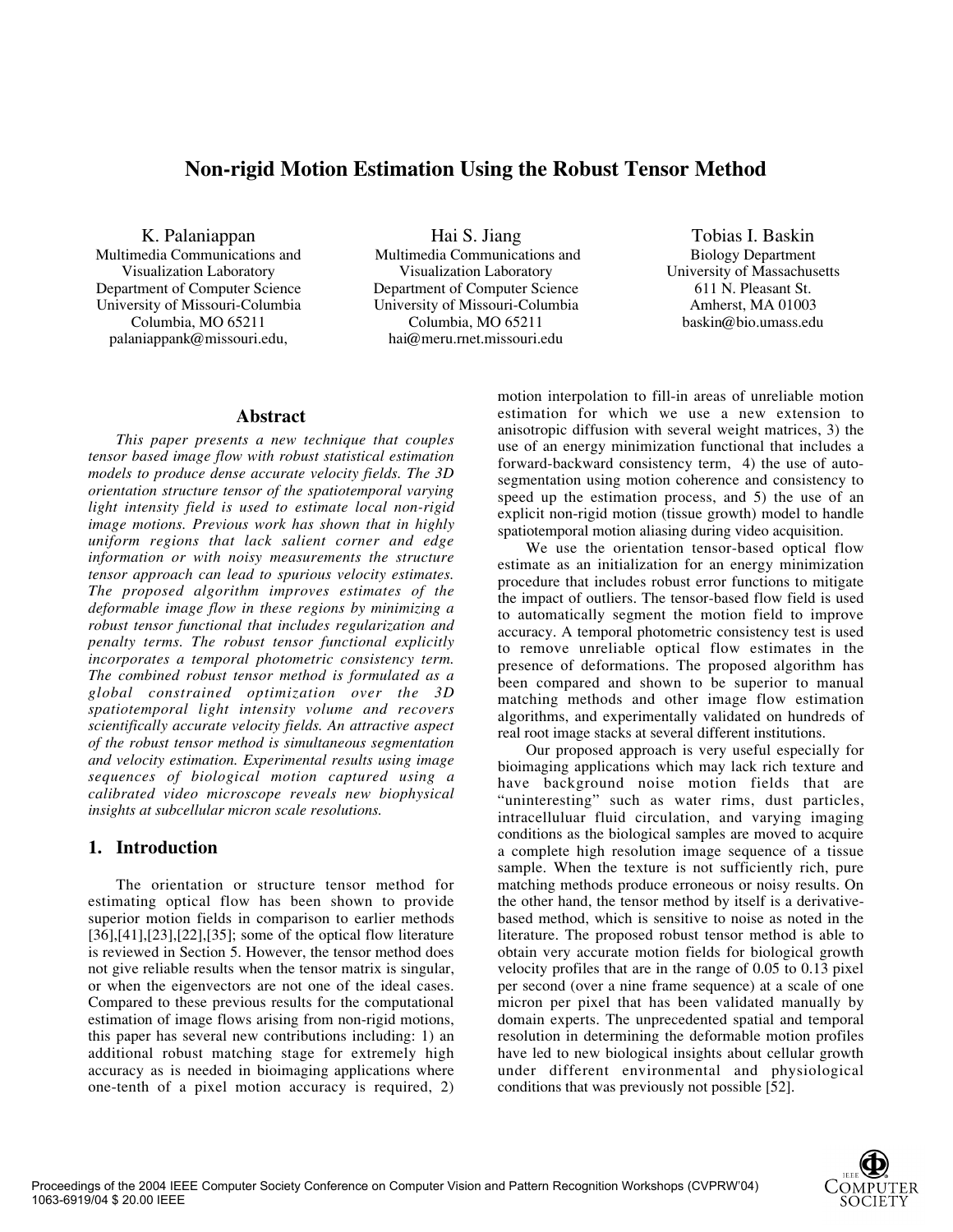The motivation for this research was to quantitatively describe biological growth and motility, which involve nonrigid motion processes. This is an important aspect of characterizing the biophysical and genetic makeup of an organism's function, phenotype and disease processes. This paper develops the robust tensor non-rigid motion estimation algorithm for accurately measuring the growth profile of biological tissues at the subcellular scale. Organisms grow throughout their lives and their many physiological behaviors are based on growing new organs with different shapes or properties. Quantitative methods of motion estimation would be useful for bridging the gap between genotype and phenotype especially when coupled to microarray studies of gene expression and proteomics. That is quantitative motion can be used in rapidly characterizing or screening the affects of genetic modification studies to select organisms for environmental response to water stress, salt stress, metal ion stress, insect stress, pesticide resistance, etc.

### **2. 3D Structure Tensor Orientation-based Velocity Fields**

The robust tensor algorithm combines tensor-based image flow [35],[22],[23] with robust matching [13],[51] and motion field interpolation to estimate velocity fields densely and accurately. We first describe the fast orientation tensor based deformable image flow estimation process.

An image sequence can be considered as a spatiotemporal image volume of light intensities or gray levels. Using the spatiotemporal volume explicitly enables the treatment of velocity or displacement vector field estimation as a geometric 3D orientation estimation problem based on the local volume of gray values.

Consider an image sequence as a spatio-temporal volume of gray levels. Assuming image brightness is conserved, which is strictly valid only for rigid motion, leads to the continuity equation:

$$
\frac{dI(\mathbf{x})}{dt} = 0 = \frac{\partial I(\mathbf{x})}{\partial x} v_x(\mathbf{x}) + \frac{\partial I(\mathbf{x})}{\partial y} v_y(\mathbf{x}) + \frac{\partial I(\mathbf{x})}{\partial t} = \nabla I(\mathbf{x}) \bullet \mathbf{v}(\mathbf{x}) (1)
$$

where 
$$
I(\mathbf{x}) = I(x, y, t)
$$
,  $\mathbf{v}(\mathbf{x}) = (v_x(\mathbf{x}) \quad v_y(\mathbf{x}) \quad 1)^T$  is the

spatio-temporal volume of image gray levels and motion vectors respectively. This equation is also known as the image flow or optical flow equation and is often derived from the first order terms in a Taylor series representation of  $I(x)$  within a local neighborhood around **x**. The continuity equation states that the spatio-temporal motion field is everywhere locally orthogonal to the spatiotemporal gradient of the signal or image stack. In addition to brightness constancy, illumination constancy is also required to relate image flow to object motion. The image flow equation provides one constraint on the flow vector, which has two unknowns.

The estimation of the velocity or displacement vector field based on the local spatio-temporal volume of light intensities can be treated as the local estimation of geometric 3D orientation. Since the motion vector, **v**, should be orthogonal to all the gray value gradients within a spatio-temporal neighborhood  $\eta$  we are interested in estimating **v** that minimizes in a least squares sense the expression:

$$
S = \int_{\eta} \left( \nabla I(\mathbf{x}) \bullet \mathbf{v}(\mathbf{x}) \right)^2 d\mathbf{x'}
$$
 (2)

The minimization, Eq 2, can be written in matrix form as:

$$
S = \mathbf{v}^T \mathbf{J} \mathbf{v}, \text{ with } \mathbf{J}(\mathbf{x}) = \int_{-\infty}^{+\infty} w(\mathbf{x} - \mathbf{x}') \nabla I(\mathbf{x}') \nabla I^T(\mathbf{x}') d\mathbf{x}'(3)
$$

The 3 x 3 symmetric structure-tensor matrix, **J**(**x**), based on the local spatio-temporal volume of gray values has components,  $J_{pa}$ , given by:

$$
J_{pq} = \int_{-\infty}^{+\infty} w(\mathbf{x} - \mathbf{x}') \frac{\partial I(\mathbf{x}')}{\partial x_p} \frac{\partial I(\mathbf{x}')}{\partial x_q} d\mathbf{x}'
$$
(4)  

$$
\sum_{3d \text{ neighborhood centered}} Dx[t][x][y]^* Dx[t][x][y]
$$

 $at the pixel DD[t][x][y]$ 

where  $I(\mathbf{x}) = I(x, y, t)$  is the spatiotemporal volume of light intensities or image gray levels,  $\partial I(\mathbf{x}') / \partial x$  is the partial derivative of the spatio-temporal volume along the  $x_p$  axis direction, and  $d\mathbf{x}' \equiv dx \cdot dy \cdot dt$  specifies a volume integration [12],[37],[38],[46],[35],[27]. The window function  $w(x - x')$  defines the weighted neighborhood (local area and time) over which the inertia or structure-tensor is computed. The window function filters the spatio-temporal derivative estimates and critically affects performance by conditioning the structure-tensor matrix. The 3x3 symmetric structuretensor is given by:

$$
\mathbf{J} = \begin{bmatrix} J_{xx} & J_{xy} & J_{xz} \\ J_{yx} & J_{yy} & J_{yz} \\ J_{zx} & J_{zy} & J_{zz} \end{bmatrix} \approx \begin{bmatrix} \sum_{\eta} D_x D_x & \sum_{\eta} D_x D_y & \sum_{\eta} D_x D_t \\ \sum_{\eta} D_x D_y & \sum_{\eta} D_y D_y & \sum_{\eta} D_y D_t \\ \sum_{\eta} D_x D_t & \sum_{\eta} D_y D_t & \sum_{\eta} D_z D_t \end{bmatrix}
$$
(5)

and can be approximated using a weighted average of local discrete derivatives,  $D_{x_p}$ , within the neighborhood

 $\eta$  in the direction  $x_p$  as shown in Eq. 5. The vector **v(x)** that minimizes Eq. 3 is the eigenvector of tensor J corresponding to the smallest eigenvalue. So when the local image or optic flow can be assumed to be an accurate indication of the local velocity field then the estimation of local orientation in the spatio-temporal volume can be shown to be equivalent to an eigenvalue analysis of the structure tensor [32],[46].

The structure tensor approach is versatile for computing low-level motion since it is independent of explicit image matching, feature tracking, or exhaustive search. Other strengths of the tensor approach are that it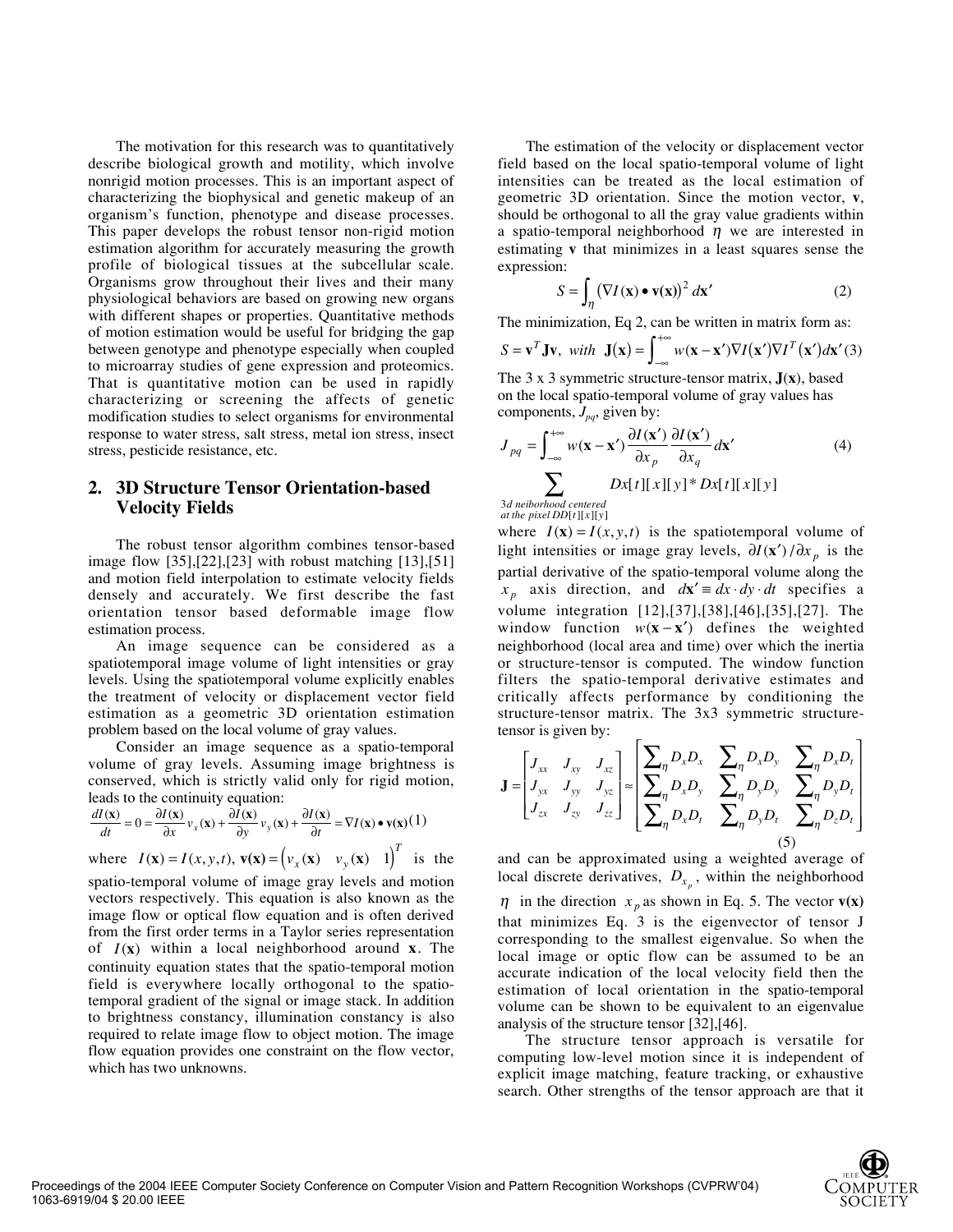uses only first order derivative information that is more simpler than higher order derivative estimation, is unbiased by white Gaussian noise, is not sensitive to gradual changes in velocity, can be readily extended to multidimensional signals (i.e. 4D structure tensor for timevarying volumetric data) and facilitates fusion of displacement vectors from multispectral or multichannel images. The tensor method can incorporate global illumination changes that violate the brightness constancy assumption [31] but is sensitive to motion discontinuities or large motion. A locally varying affine motion model is used to model  $v(x)$  the deforming flow field as accurately as possible.

#### **3. Robust Estimation**

A mathematical technique is needed to reduce the negative influence of gross errors or outliers in the optimization process to improve the reliability of the estimate. Robust statistics provides such a framework for automatically restricting the effects of outliers [47]. For example, the sample median is a robust estimator whereas the sample mean is very sensitive to outliers. Similarly, optimization or regression methods using least sum of squares have a breakdown point of 1/n for n observations whereas using least median of squares has a breakdown point of 50% [47]. The breakdown point is the percent of outliers that will cause the estimator to change without bound. The Geman-McClure robust estimator function or influence function,  $\rho_i(x, \sigma_i) = x^2 / (x^2 + \sigma_i^2)$ , saturates at one for large values of x. Hence outliers in the motion field only have a negligible effect on the local velocity estimate. This enables the robust-tensor method to produce accurate dense motion fields even in the presence of outliers. The neighborhood size is typically 15 x 15 with a searching window size of 31 x 51 depending on the characteristics of the source images. Robust statistics for low level vision were investigated by Black and Rangarajan [15] and for estimating multiple optical flow fields by Black and Anandan [13]. An anisotropic approach that does not use robust methods to improve the tensor estimates is described in Spies and Scharr [50].

For robust matching, an energy minimization approach has been implemented that combines compatibility in local texture, spatial flow and temporal consistency. To the best of our knowledge, this robusttensor energy minimization approach is unique. The tensor-based portion uses the 3D structure tensor of the spatio-temporally varying intensity field to estimate local image motion. Confident estimation of velocities depends on the presence of linear and point feature types of motion. Unfortunately, spurious estimation of velocity occurs where the images are noisy or in regions that lack salient corner and edge information. This is the so-called aperture problem, which is a consequence of estimating motion through finite receptive fields or windows. For

example, for a moving edge with little texture, only the component of velocity perpendicular to the edge (in the gradient direction) can be estimated. Even corners will produce ambiguous motion along the edges of the corner and motion can be considered accurate only at a singular point, the corner itself. A moving edge has an ambiguous direction in the motion flow of up to 180 degrees and a corner up to 90 degrees.

The algorithm identifies low confidence image flow regions by using the eigenvalues of the structure tensor, and then makes an improved estimate of image flow in these regions. The improvement is achieved using a robust statistical estimation procedure, described below, that recovers piecewise similar, smooth, and coherent flows. The algorithm incorporates a robust penalty function to model structural changes, motion discontinuities, and temporal asymmetry.

## **4. Regularization Using the Robust Tensor Functional**

Robust estimation is incorporated in our motion estimation algorithm as a regularized energy minimization process. The robust penalty function in Eq 6 models motion discontinuities by penalizing intensity changes, regularizing the flow field locally and enforces temporal photometric consistency (ie penalizes differences between temporal forward and temporal backward flow estimates) that works well in most regions except close to sources or sinks in the flow field. This temporal photometric consistency test is a new constraint that has not been previously used in motion estimation. The optimization leads to an image flow field that suitably decomposes nonrigid motions into a set of non-overlapping piece-wise smooth motion fields for further quantitative analysis. Higher accuracy, faster computation, and simultaneous segmentation plus optical flow estimation are achieved using the robust tensor functional.

We use a robust energy minimization approach to find the best values for velocities  $(u<sub>s</sub>, v<sub>s</sub>)$  that minimize an energy functional composed of three terms measuring properties about the flow field and image stack, *C*, using only the reliable tensor velocities as initial estimates. The assumption behind the robust approach is that the image and velocity fields are locally coherent when the images are matched correctly in a piecewise manner.

The robust energy minimization criterion includes three weighted positive compatibility constraints or penalty terms, shown in Eq. 6 below and used to find the optimal motion vector  $(u_s, v_s)$  at location **x**. In Eq 6  $\alpha_i$  are positive weights that control the relative contribution from each penalty term. The first term  $C_1$  enforces piecewise texture and brightness compatibility with respect to the assumed motion model within the neighborhood  $N_1$ ; this is a robust sum-of-squared differences constraint. The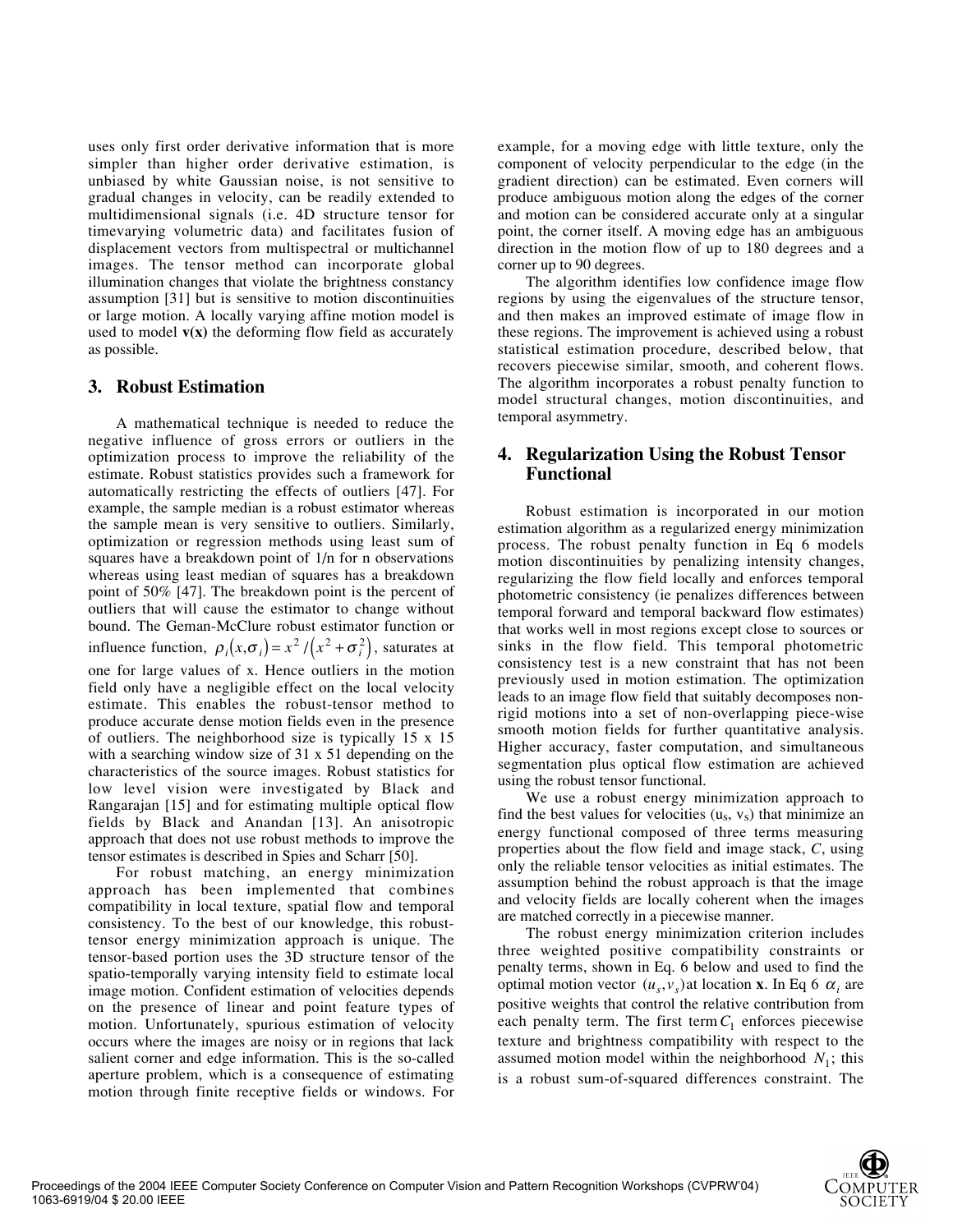function  $\rho_i(x, \sigma_i) = x^2 / (x^2 + \sigma_i^2)$  is the Geman-McClure robust estimator that reduces the influence of outliers during the parameter search process and is controlled using the scale parameter  $\sigma_i$ . The second component  $C_2$  measures the smoothness of the velocity field using first derivatives of the *u-* and *v-* components in a local neighborhood  $N_2$  and is often referred to as the flow regularization component.

$$
C(\mathbf{x}; u_s, v_s) = \alpha_1 C_1 + \alpha_2 C_2 + \alpha_3 C_3
$$
  
\n
$$
\alpha_1 \sum_{\mathbf{x} \in N_1} \left[ \rho_1 (I(x, y, t) - I(x + u_s \Delta t, y + v_s \Delta t, t + \Delta t), \sigma_1) \right] +
$$
  
\n
$$
\alpha_2 \sum_{r \in N_2} \left[ \rho_2 (|u_s - u_r|, \sigma_2) + \rho_2 (|v_s - v_r|, \sigma_2) \right] +
$$
  
\n
$$
\alpha_3 \sum_{\mathbf{x} \in N_3} \left[ \rho_3 (|M_x^F(x, y, t) + M_x^B(x + u_s \Delta t, y + v_s \Delta t, t + \Delta t)|, \sigma_3) +
$$
  
\n
$$
\rho_3 (|M_y^F(x, y, t) + M_y^B(x + u_s \Delta t, y + v_s \Delta t, t + \Delta t)|, \sigma_3) \right]
$$
  
\n(6)

The third component  $C_3$  measures the error in the requirement that the forward motion flow  $M_{x}^{F}$  () and backward flow  $M_x^B$  () velocity fields should be oddsymmetry in time, that is:

$$
M_x^F(x, y, t) \approx -M_x^B(x + u_s \Delta t, y + v_s \Delta t, t + \Delta t) \tag{7}
$$

so that the motion model computed forward in time should be equal and opposite that computed backward in time using a uniform velocity model. The temporal photometric compatability constraint is valid outside of sources and sinks in the flow (ie. regions of cell production or cell collapse) when the amount of deformable motion is locally small enough. In our experiments usually the weights are equal. Spatially adaptive weights are being investigated analytically and evaluated experimentally.

A complex motion model including second-order acceleration terms can also be used in this forwardbackward symmetry constraint. Additionally the requirement for temporal compatibility can be enforced by using a large penalty factor for  $\alpha_3$ . The robust estimator,  $C(\mathbf{x}; u_s, v_s)$ , used to find optimal velocity fields is minimized by sequential gradient search.

One unique aspect of the robust tensor approach is simultaneous segmentation and velocity estimation of an image sequence stack, and the incorporation of time symmetry in the robust estimator. Other penalty terms can be readily added to the energy minimization function as appropriate; for example, compatibility of (zero-crossing) contour-based flows [39]. Explicit segmentation of the motion field could be incorporated by using the Mumford-Shah functional [44] with explicit shape models for boundaries [17]. By adding a line or boundary process to Eq 6 extends the energy minimization functional to the form of the Mumford-Shah segmentation functional. An iterative candidate region growing approach for explicit segmentation of the tensor motion field under locally affine deformations is given in Farnebäck [23]. Iterative region growing is computationally expensive whereas the implicit segmentation provided by the robust functional is qualitatively comparable and fast. A similar approach to improving the robustness of optic flow estimates is to combine the local structure tensor method with the global Horn-Schunck smooth flow regularized minimization method [16]. The proposed approach not only uses regularized energy minimization but explicitly models outlier statistics and incorporates temporal photometric consistency terms, which improve the quantitative accuracy of the optic flow fields arising from nonrigid motion dynamics.

#### **4.1. Anisotropic Interpolation of Sparse Velocity Fields**

A normalized convolution approach is used to interpolate sparse velocity regions, as described by the following matrix equation:

$$
\mathbf{Br} = \mathbf{B} (\mathbf{B}^* \mathbf{W}_a \mathbf{W}_c \mathbf{B})^{-1} \mathbf{B}^* \mathbf{W}_a \mathbf{W}_c \mathbf{f}
$$
 (8)

where **B** is the local signal model, using for example a polynomial basis,  $\{1, x, y, x^2, x y, y^2\}$ , W<sub>a</sub> is an applicability matrix or filter, **W***c*, is the confidence weight matrix indicating the reliability of each velocity estimate, **f** is the local velocity field estimate, and **Br** represents the interpolated velocity field as a projection operator. The procedure is anisotropic because it is confined by the boundary set of known regions of the flow field. Interpolation proceeds iteratively outward or inward from such boundary constraints. To improve interpolation, we combine the confidence measures from the tensor and robust estimation steps (such as forward-backward matching to satisfy the time-symmetry constraint) by using either a median or max operation to estimate a more accurate confidence weight matrix, **W***c*. Also, the applicability, **W***a*, can be tuned using different filters such a Gaussian function with  $\sigma = 1.2$ , which has good orientation estimation properties. If necessary, the projection basis can be higher than second order to model perspective projection more accurately.

#### **5. Brief Review of Optical Flow Methods**

There has been extensive research done on image motion or optical flow estimation since Gibson coined the term in the 1950's. A brief background to this literature is provided. The image stack is treated as a three dimensional image volume, and spatio-temporal structures are defined within the volume. The orientation of the structure with respect to the time axis defines the velocity of movement. Structures can be defined by various mathematical means. In *optical flow* methods, the

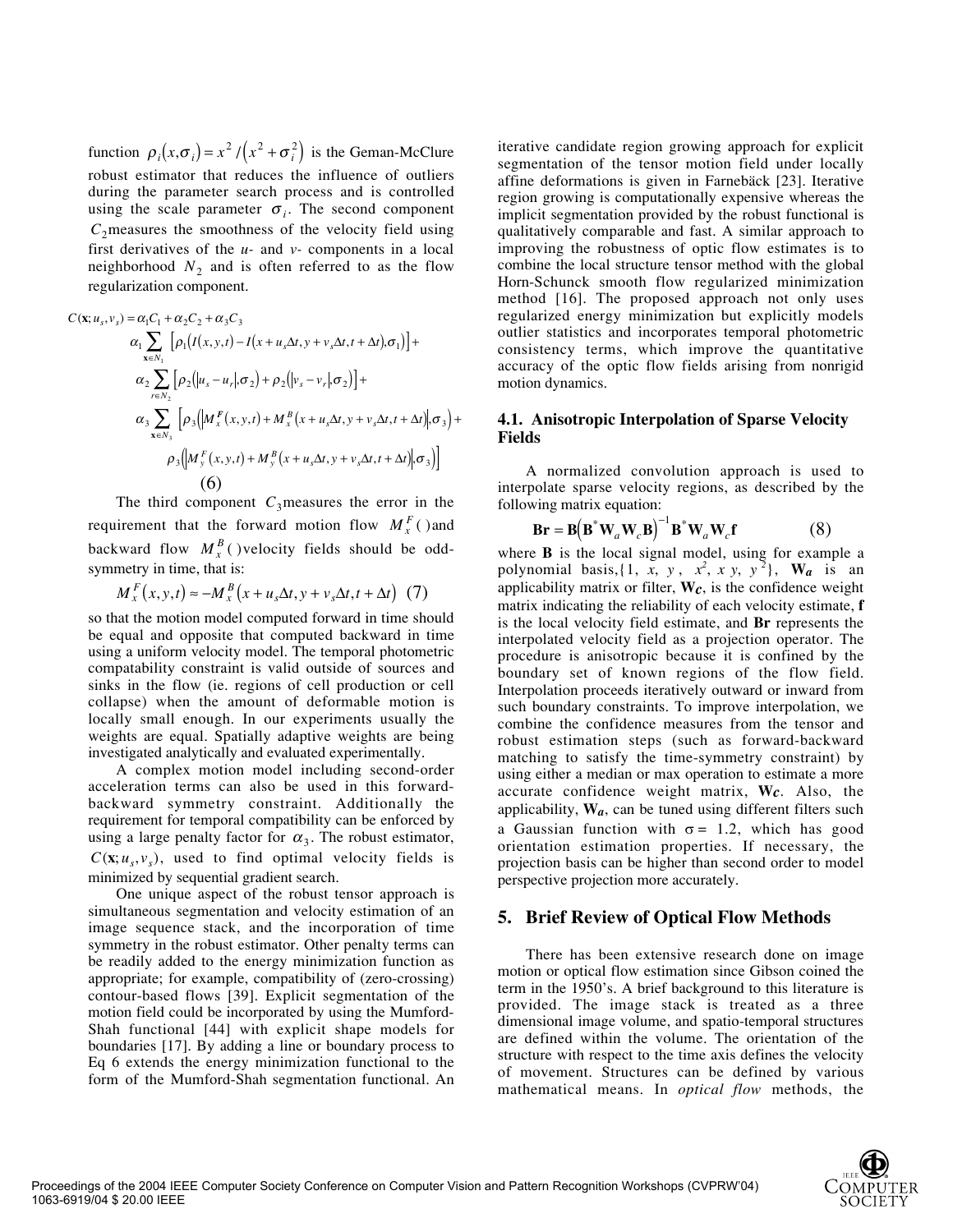projected image intensity distribution of a moving object or feature is assumed to be conserved [5],[8],[33]. Quantifying deformable motion is demanding because the object changes while moving. Extant algorithms take advantage of constraints that are specific to a given application, such as machine vision [3],[24],[25],[28],[34],[53],[54] graphics [20],[43], or atmospheric science [29],[45],[57]. Improving optical flow estimation algorithms to handle deformable motion is an active area in computer vision, with investigators focusing on issues such as motion grouping, registration, object tracking, transparency, multiple objects moving ballistically, and combining motion cues with other vision cues to recover 3D scene information [2],[9],[34],[49],[56].

The optical flow-based algorithms that have been applied to growth and motility can be divided roughly into three classes: parametric, tensor, and matching. Parametric methods fit an affine transformation to the motion within a region of interest [14]; this is an approximate solution because all pixels in the region are constrained to undergo the same transformation. The tensor methods are differential methods based on following intensity gradients [35]; they are computationally fast but prone to errors. Finally, matching methods find corresponding regions in a pair of images by maximizing a similarity criterion or minimizing an error criterion [7],[13],[42]. Matching methods tend to be slow, sensitive to neighborhood size, local image content, and outliers; however, they can be highly accurate, particularly when the search process incorporates robust statistics.

In studies of cell motility and growth, there are a few examples of the use of each type of algorithm [18],[19],[55]. Tracqui and co-workers have estimated motion parametrically in crawling and dividing single cells as well in as mono-layers involved in wound healing [26]. In their approach, the motion of the cell or monolayer was reduced to a single transformation and thus was appreciably simplified. Matching methods have been applied to muscle contraction in the leech as well as to the elongation of the grass seedling coleoptile [4],[6],[7],[40]. Tensor methods have been applied to cells moving in slime mold slugs and mounds but without evaluating the confidence or density of the recovered velocities. And more recently tensor methods have been applied to the growth of plant leaves [32],[48], where the relatively sparse distribution of estimated confident pixels requires extensive interpolation.

## **6. Experiments**

In the biological application of cellular root growth that is important for understanding cell division in the meristem, the root tip about one to two mm in length is undergoing differential longitudinal expansion [21]. It should be pointed out that the important biophysical kinematic parameters of the research is to precisely and

reproducibly measure spatial strain rate, cell flux, cell production and division which are the gradient of the velocity field, velocity divided by cell length, and the gradient of cell flux respectively [10],[11]. Hence the goal is derived properties of the motion field including accurate gradients and transformations of the motion field. This implies that many current methods for motion estimation have unacceptable shortcomings because they are too noisy or too sparse (ie along contours) for obtaining spatially dense and accurate cell kinematic maps. Some of the challenges in estimating deformable growth velocity fields for biological samples are due to low texture content, cytoplasmic streaming which produces high frequency motion artifacts, background media motion near the sample, and multi-image registration. The proposed method has demonstrated the capability to estimate velocities accurate in the range of 0.057 to 0.147 micron per second. Validation can be done by manual tracking using graphite markers or fluorescent probes [30].

The resulting velocity profiles are highly accurate and extremely informative for extracting quantitative biophysical parameters. Validation of the approach has been done using synthetic imagery (results not shown) and comparison with manual results and comparison with other algorithms. We use an optimized 3D Sobel filter (3 x 3 x 3) based on the derivative of a 3D Gaussian function, and an adaptive neighborhood initially 7 x 7 x 7, to compute the structure tensor. The results are shown in Figure 1 and compared with several other optical flow estimation algorithms in Figure 2. Fig 1 shows steps in the robust tensor velocity estimation algorithm. Fig 1A is one input frame from a 9 frame image stack in the middle of the root's growth zone. Scale bar  $= 50$  µm. Fig 1B is the result of the first stage of motion estimation, showing object segmentation based on a two-step motion mask with high confidence tensor-based velocity regions colored red which can be seen to be sparse. Velocities parallel and perpendicular to the medial axis of the root are computed. Fig 1C is the pure, tensor-based velocity field which is relatively smooth but high confidence velocities are sparse. Fig 1D is the velocity field from one step of robust estimation showing the displacement field between the 1st and 9th frames (forward matching). Fig 1E is the velocity field after eliminating unreliable data with the forward-backward motion consistency test. Fig 1F is the final robust-tensor velocity field after motion interpolation. Images 1C — F are pseudocolored, as indicated in the color bar in panel F, with velocities ranging from 0 to 2.5 pixels per frame moving to the left. Figure 2 shows a comparison of our robust-tensor algorithm to two other optic flow-based motion estimation algorithms. Fig 2A is a complete robust-tensor motion field, reproduced from Fig 1. Fig 2B is the motion field produced by the Lucas and Kanade algorithm implemented in FlowJ [1] using parameters  $s_s = 1.5$ ,  $s_t =$ 0.83, t = 1,  $s_w = 1$  and Gaussian derivatives(ref). The speed ranged from –7.00 to +4.13 pixels per frame with

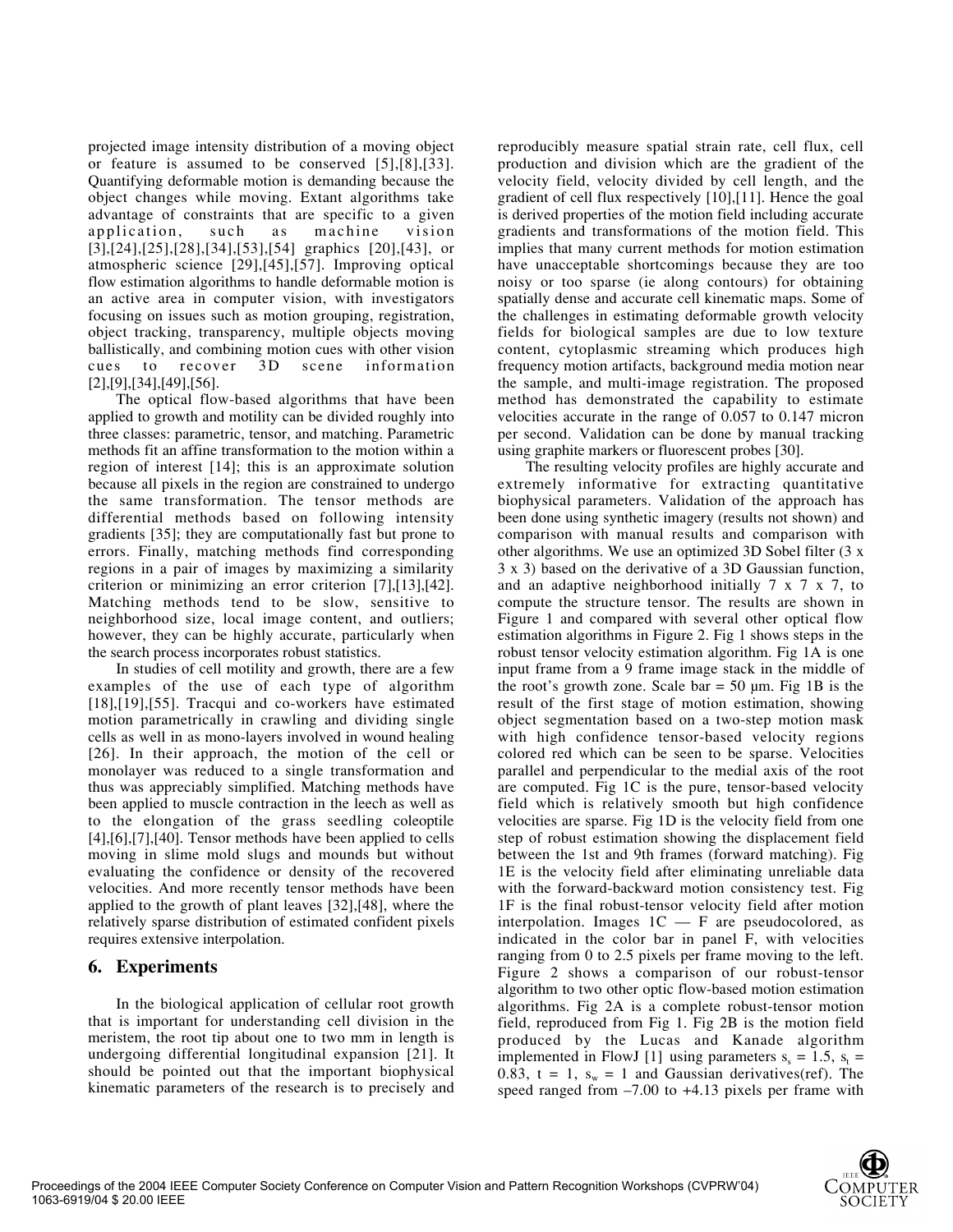negative values indicating left direction. Fig 2C is the motion field produced by the Uras algorithm FlowJ implementation using parameters  $s_s = 1.5$ ,  $s_t = 0.83$ ,  $t = 1$ ,  $w = 2$  [52]. The speed ranged from  $-20.00$  to  $+20.00$ pixels per frame. Fig 2D is the integrated velocity profiles along the midline for the three methods using the *same motion mask* as dervied by our robust-tensor method. The robust-tensor mask was used since the other algorithms do not provide motion segmentation. Velocity was averaged perpendicular to the midline for each motion field. A negative value indicates motion torward the left (toward the root tip) and values are reported in the laboratory coordinate system (not in the coordinate system with tip being the origin at the zeroth frame). The velocity maps in Figures  $2A - C$  show speed parallel to the root midline (or medial axis) are pseudocolored using the color bar in panel C, with velocities ranging from 0 to 2.5 pixels per frame moving to the left.

## **7. Conclusions and Future Work**

In summary, the combined robust tensor method is a combined global energy minimization approach with locally optimal constraint enforcement over a 3D spatiotemporal image space that recovers highly accurate velocity fields. Our initial objective to measure spatially varying velocity fields using image stacks to capture the full spatial variability of deformable motion has been achieved using a new robust tensor approach for estimating deformable flow fields. The robust tensor method has been validated for the precise quantitative estimation of spatially varying growth profiles in the root meristem. In the future we propose using fluorescent tagging of cells. This small labeled group of cells can potentially be very accurately tracked through the image stacks to create an accurate velocity profile. The fluorescent tagged velocity profile can then be quantitatively compared with the robust-tensor velocity profile for validation purposes.

#### **8. Acknowledgements**

The authors would like to thank Corine M. van der Weele and Krishnan Palaniappan for providing the video microscopy root meristem images. This research was supported in part by the U.S. National Science Foundation awards EIA 9911095 (KP), IBN 9817132 (TIB), and by the National Institutes of Health NIBIB award 1 R33 EB00573-01A1.

#### **9. References**

[1] Abràmoff MD, Niessen WJ, Viergever MA, 2000. Objective quantification of the motion of soft tissues in the orbit. *IEEE Trans. Med. Imaging* 19:986—995.

- [2] Aksoy S, Ye M, Schauf ML, Song M, Wang Y. Haralick RM, Parker JM, Pivovarov J, Royko D, Sun C, Farneback G, 2000. Algorithm performance contest. *15th International Conference on Pattern Recognition*, V. 4: 870—876.
- [3] Anandan P, 1989. A computational framework and an algorithm for the measurement of visual motion. *Int. J. Computer Vision* 2: 283—310.
- [4] Barron JL, Liptay A, 1994. Optical flow to measure minute increments in plant growth. *BioImaging* 2: 57—61.
- [5] Barron, JL, Fleet DJ, Beauchemin SS, 1994. Performance of optical flow techniques, *Int J Computer Vision*, 12: 43-77, 1994.
- [6] Barron JL, Liptay A, 1997. Measuring 3D plant growth using optical flow. *BioImaging* 5: 82-86.
- [7] Barron JL, Liptay A, Spies H, 2000. Optical flow and range flow for plant growth and leaf motion. In: *Image and Vision Computing 2000* (ICVNZ2000), Hamilton, New Zealand, pp. 68—77.
- [8] Beauchemin SS, Barron JL, 1995. The computation of optical flow. *ACM Computing Surveys*, 27 (3): 433—467.
- [9] Beauchemin SS, Barron JL, 1999. On discontinuous optical flow, *Computers Art. Intel*. 19: 255—283.
- [10]Beemster GTS, Baskin TI, 1998. Analysis of cell division and elongation underlying the developmental acceleration of root growth in *Arabidopsis thaliana*. *Plant Physiol*ogy 116: 1515-1526.
- [11]Beemster GTS, Baskin TI, 2000. STUNTED PLANT 1 mediates effects of cytokinin, but not of auxin, on cell division and expansion in the root of arabidopsis. *Plant Physiol*ogy 124: 1718—1727.
- [12]Bigün J, Granlund GH, 1987. Optimal orientation detection of linear symmetry. *Proc. ICCV*, London.
- [13]Black MJ, Anandan P, 1996. The robust estimation of multiple motions: parametric and piece-wise smooth flow fields. *Comput. Vision Image Understanding* 63: 75—104.
- [14]Black M, Jepson AD, 1996. Estimating optical flow in segmented images using variable-order parametric models with local deformations. *IEEE Trans. Pattern Analysis Machine Intelligence*. 18. 972—986.
- [15]Black MJ, Rangarajan A, 1996. On the unification of line processes, outlier rejection, and robust statistics with applications in early vision. *Int. J. Computer Vision* 19: 57—91.
- [16]Bruhn A, Weickert J, Schnorr C, 2002. Combining the advantages of local and global optic flow methods. *Proc. Pattern Recognition:* 24<sup>th</sup> DAGM *Symposium*, Lecture Notes in Computer Science, V. 2449, pp. 454 – 462.
- [17]Cremers D, Tischhäuser F, Weickert J, Schnörr C, 2002. Diffusion Snakes: Introducing statistical shape knowledge into the Mumford-Shah functional. *Int J Computer Vision*, 50(3): 295-313.

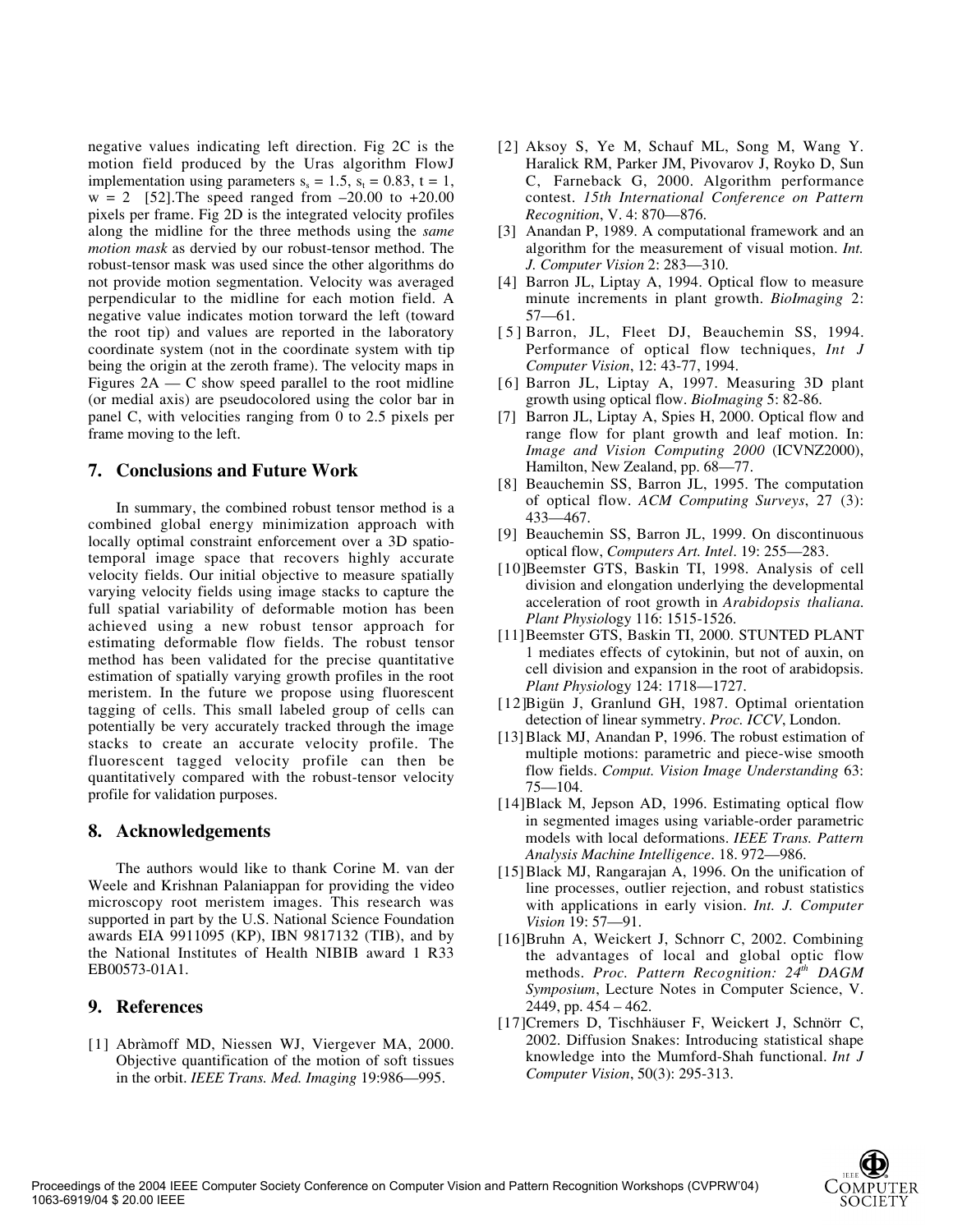- [18] Earnshaw R, Magnenat-Thalmann N, Terzopoulos D, Thalmann D, 1998. Computer animation for virtual humans. *IEEE Computer Graphics Applications*. 18:  $20 - 23$ .
- [19] Erickson RO, Sax KB. 1956. Rates of cell division and cell elongation in the growth of the primary root of Zea mays. *Proc. Amer. Phil. Soc*. 100: 499—514.
- [20] Farnebäck G, 2000. Fast and accurate motion estimation using orientation tensors and parametric motion models. *Proc. 15th IAPR Inter. Conf. Pattern Recognition*, Barcelona, Spain.
- [21] Farnebäck G, 2001. Very high accuracy velocity estimation using orientation tensors, parametric motion, and simultaneous segmentation of the motion field, *8th IEEE Int. Conf. Computer Vision*, V. 1: 171- 177.
- [22] Fleet DJ, Jepson AD, 1989. Hierarchical construction of orientation and velocity selective filters. *IEEE Trans. Pattern Analysis Machine Intelligence*, 11(3): 315-325.
- [23] Fleet DJ, Jepson AD, 1990. Computation of component image velocity from local phase information. *Int. J. Computer Vision*, 5(1): 77-104.
- [24] Germain F, Doisy A, Ronot X, Tracqui P, 1999. Characterization of cell deformation and migration using a parametric estimation of image motion. *IEEE Trans. Biomed. Engin*. 46: 584—599.
- [25] Granlund G, Knutsson H, 1995. *Signal Processing for Computer Vision*. Kluwer, Dordrecht.
- [26] Halevi G, Weinshall D, 1997. Motion of disturbances: detection and tracking of multi-body non-rigid motion. *Proc. IEEE Computer Vision and Pattern Recognition*, pp. 897—902.
- [27] Hasler AF, Palaniappan K, Kambhammetu C, Black P, Uhlhorn E, Chesters D, 1998. "High resolution windfields within the inner core and eye of a mature tropical cyclone from GOES 1-min images", *Bulletin of the American Meteorological Society,* Vol. 79, No. 11, Nov., pp. 2483-2496.
- [28] Haugland RP, 1996. *Handbook of Fluorescent Probes and Research Chemicals*, 6th Ed'n Molecular Probes, Eugene OR. pp 344-351.
- [29] Haussecker HW, Fleet DJ, 2001. Computing optical flow with physical models of brightness variation. *IEEE Trans. Pattern Analysis Machine Intelligence*, 23(6):661-673.
- [30] Haußecker H, Jähne B, 1997. A tensor approach for precise computation of dense displacement vector fields. In: *Proc. Mustererkennung, DAGM Symposium*, Braunschweig, Springer, pp. 199—208.
- [31] Horn BKP, Schunck BG, 1981. Determining optical flow. *Artificial Intelligence.* 17: 185—204.
- [32] Huang Y, Palaniappan K, Zhuang X, Cavanaugh J, 1995. "Optic flow segmentation and motion estimation using a robust genetic partitioning algorithm", *IEEE Trans. Pattern Analysis Machine Intelligence*, Vol. 17, No. 12, pp. 1177-1190, Dec. 1995.
- [33] Jähne B 1997. *Practical Handbook on Image Processing for Scientific Applications* CRC Press.
- [34] Jiang H, Palaniappan K, Baskin TI, 2003. A combined matching and tensor method to obtain high fidelity velocity fields from image sequences of the non-rigid motion of plant root growth", *IASTED Int. Conf. on Biomedical Engineering, BioMED 2003*, June 25-27, 2003, Salzburg, Austria.
- [35] Kass M, Witkin A, 1987. Analyzing oriented patterns. *Computer Vision Graphics and Image Proc.*, 37: 362—385.
- [36] Knutsson H, 1989. Representing local structure using tensors. *Sixth Scandanavian Conf. Image Analysis*, Finland, pp. 244-251.
- [37] Lai SH, Vemuri BC, 1998. Reliable and efficient computation of optical flow. *Int J Computer Vision*, 29(2):87-105.
- [38] Liptay A, Barron JL, Jewett T, van Wesenbeeck I, 1995. Oscillations in corn seedling growth as measured by optical-flow. *J. Amer. Soc. Hort. Sci.* 120: 379—385.
- [39] Liu, H, Chellappa R, Rosenfeld A, 2003. Accurate dense optical flow estimation using adaptive structure tensors and a parametric model, *IEEE Trans. Image Processing*, 12(10):1170-1179.
- [40] Lucas B, Kanade T, 1981. An iterative image registration technique with an application to stereo vision. *Proc. DARPA IU Workshop*, pp. 121—130.
- [41] Metaxas D, Terzopoulos D, 1993. Shape and nonrigid motion estimation through physics-based synthesis. *IEEE Trans. Pattern Analysis Machine Intelligence*. 15: 580—591.
- [42] Mumford D, J.Shah J, 1989. Optimal approximation by piecewise smooth functions and associated variational problems. *Comm. Pure Appl. Math*. 17:577–685.
- [43] Palaniappan K, Kambhamettu C, Hasler AF, Goldgof DB, 1995. "Structure and semi-fluid motion analysis of stereoscopic satellite images for cloud tracking*", Fifth Int. Conf. Computer Vision*, MIT, June 20 - 23, IEEE Computer Society Press, pp. 659-665.
- [44] Rao, AR, 1990. *A Taxonomy for Texture Description and Identification*. Springer, Berlin.
- [45] Rousseeuw PJ, 1998. Robust estimation and identifying outliers. *Handbook of Statistical Methods for Scientists and Engineers*, 2nd Ed, HM Wadsworth (ed), Chapter 17.

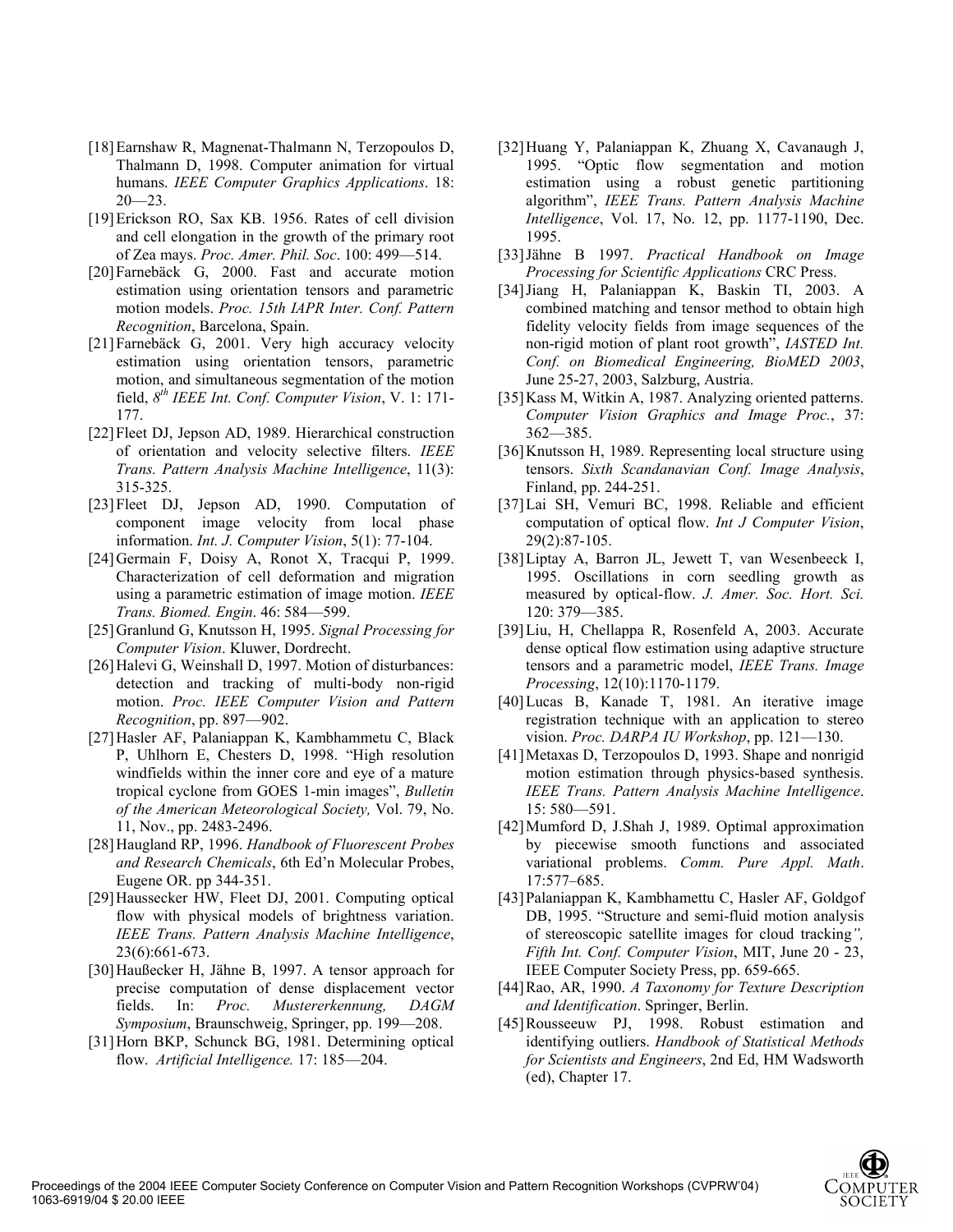- [46] Schmundt D, Stitt M, Jähne B, Schurr U, 1998. Quantitative analysis of the local rates of growth of dicot leaves at a high temporal and spatial resolution, using image sequence analysis. *Plant Journal*. 16: 505—514.
- [47] Seetharaman G, Gasperas G, and Palaniappan K, 2000. A piecewise affine model for image registration in 3-D motion analysis, *IEEE Int. Conf. On Image Processing*, Vancouver, BC, Canada, Sep. 10-13, pp. 561-564.
- [48] Spies H, Scharr H, 2001. Accurate optical flow in noisy image sequences. *8th IEEE Int. Conf. Computer Vision*, V. 1: 587-592.
- [49] Szeliski R. 1999. A multi-view approach to motion and stereo. *IEEE Conference on Computer Vision and Pattern Recognition*. IEEE Comput. Soc. V. 1, 157— 163.
- [50] van der Weele C, Jiang H, Palaniappan KK, Ivanov VB, K. Palaniappan, Baskin TI, 2003. "A new algorithm for computational image analysis of deformable motion at high spatial and temporal resolution applied to root growth: Roughly uniform elongation in the meristem and also, after an abrupt

acceleration, in the elongation zone," *Plant Physiology*, Vol. 132, No. 3, pp. 1138-1148.

- [51] Vedula S, Baker S, Seitz S, Kanade T, 2000. Shape and motion carving in 6D, *Proc. IEEE Computer Vision Patt. Recog*. 2: 592—598.
- [52] Weng J, Ahuja N, Huang TS, 1987. 3-D motion estimation, understanding, and prediction from noisy image sequences. *IEEE Trans. Pattern Analysis and Machine Intelligence*. 9: 370—389.
- [53] Wu K, Gauthier D, Levine MD, 1995. Live cell image segmentation. *IEEE Trans. Biomed. Engineering*. 42: 1—12.
- [54] Ye M, Haralick RM, 2000. Optical flow from a least trimmed squares based adaptive approach. 15th *International Conference on Pattern Recognition*, V. 3: 1052—1055.
- [55] Zhou L, Kambhammetu C, Goldgof D, Palaniappan K, Hasler AF, 2001. "Tracking non-rigid motion and structure from 2D satellite cloud images without correspondences", *IEEE Trans. Pattern Analysis Machine Intelligence*, Vol. 23, No. 11, Nov. 2001, pp. 1330-1336.



**Figure 1**. Steps in the robust tensor velocity estimation algorithm (see text) and [52].